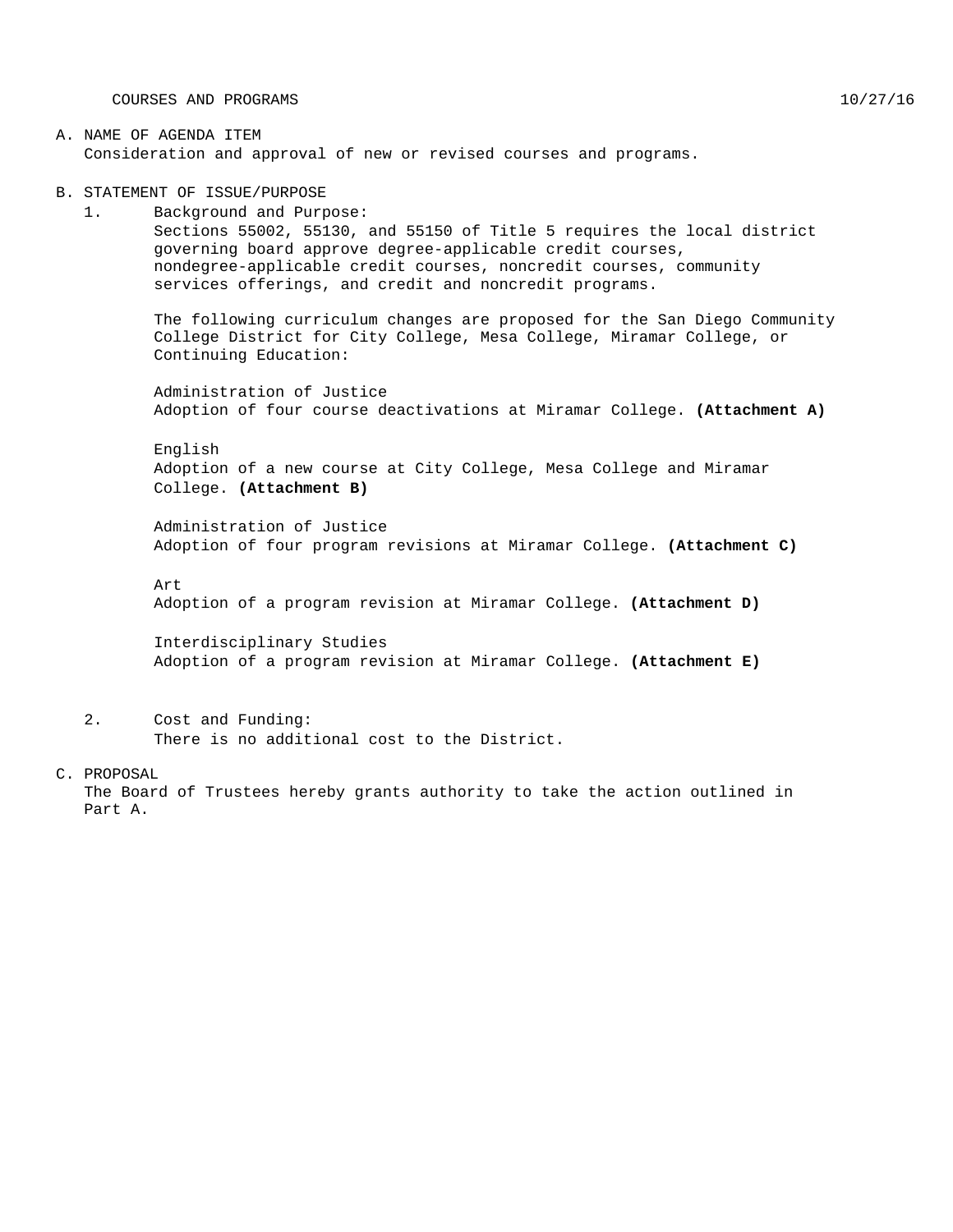Adoption of four course deactivations at Miramar College

Proposed course deactivations at Miramar College:

#### **140 Patrol Procedures**

**48 - 54 hours lecture, 3 units Grade Only**

*Advisory:* English 48 or English 49, each with a grade of "C" or better, or equivalent or Assessment Skill Levels R5 and W5.

This course covers techniques and methods used by peace officers while on patrol. Topics include observation skills, perception, and recollection of facts. Students develop insight into prioritization of calls for service, crimes in progress, officer survival techniques, and handling of unusual incidents. This course is intended for students majoring in Administration of Justice. (FT) Associate Degree Credit & transfer to CSU.

### **194 Introduction to Correctional Science 48 - 54 hours lecture, 3 units Grade Only**

*Advisory*: English 47A or English 48 and English 49, each with a grade of "C" or better, or equivalent or Assessment Skill Levels R5 and W5. This course introduces students to the history and development of corrections. It emphasizes legal issues, general laws, and general operations in correctional institutions at the federal, state, and local levels. Other topics include the relationship between corrections and other components of the criminal justice system, alternatives to incarceration, contemporary correctional issues, and employment opportunities within the field. This course is intended for current or prospective correctional officers. (FT) Associate Degree Credit & transfer to CSU.

### **314A Officer Safety and Field Tactics 32 - 40 hours lab, 0.5 units Grade Only**

*Prerequisite:* Administration of Justice 381, Administration of Justice 382, Administration of Justice 383, Administration of Justice 384, each with a grade of "C" or better, or equivalent. *Limitation on Enrollment:* This course is not open to students with previous credit for Administration of Justice 314.

This course provides safety and field tactics training for current public safety officers. Topics include weapons retention; new laws and legal research; civil liability; officer survival in field situations; high-risk vehicle stops; and shooting proficiency. This course is intended for practicing peace officers. (FT) Associate Degree Credit only and not Transferable.

### **327A Advanced Patrol Strategies 32 - 40 hours lab, 0.5 units Grade Only**

*Prerequisite:* Administration of Justice 381, Administration of Justice 382, Administration of Justice 383, and Administration of Justice 384, each with a grade of "C" or better, or equivalent POST Certification.

*Advisory:* English 47A or English 48 and English 49, each with a grade of "C" or better, or equivalent or Assessment Skill Levels R5 and W5. *Limitation on Enrollment:* This course is not open to students with previous credit for Administration of

Justice 327.

This course provides updated training in advanced officer safety and field tactics. Topics include performance driving, survival firearms, and officer involved shootings. Students practice drills under varied weather and lighting conditions. This course is intended for practicing law enforcement officers. (FT) Associate Degree Credit only and not Transferable.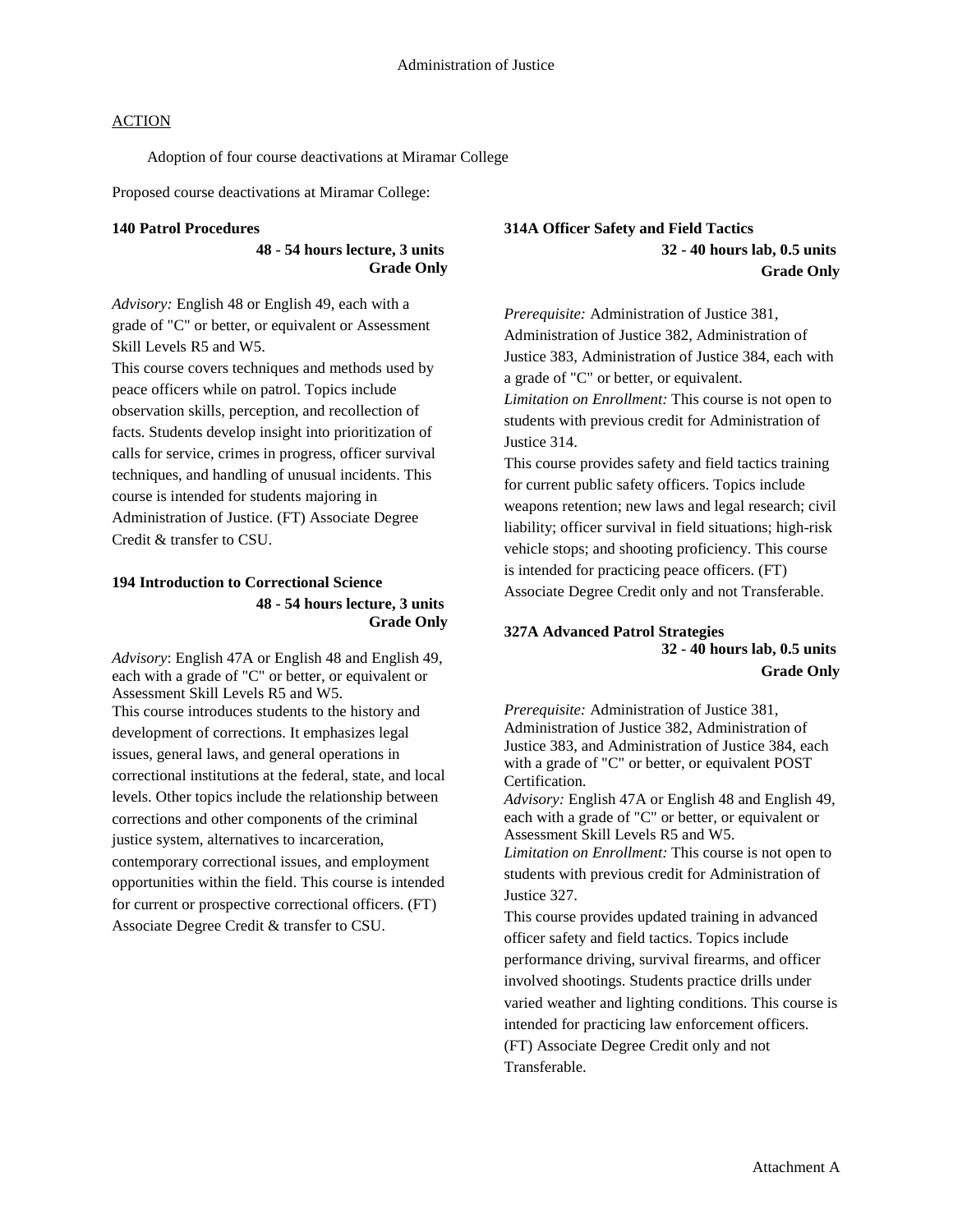Adoption of a new course at City College, Mesa College and Miramar College.

Proposed new course at City College, Mesa College and Miramar College:

### **36 Basic Creative Writing Workshop**

### **16 - 54 hours lecture, 1-3 units Letter Grade or Pass/No Pass Option**

This course is a beginning creative writing workshop with a focus on poetry and fiction. Students learn the basic elements of poetry and fiction writing and engage in the creative writing process. This course is intended for students assessed at the basic skills level who are interested in poetry and fiction writing. (FT) Not applicable to the Associate Degree.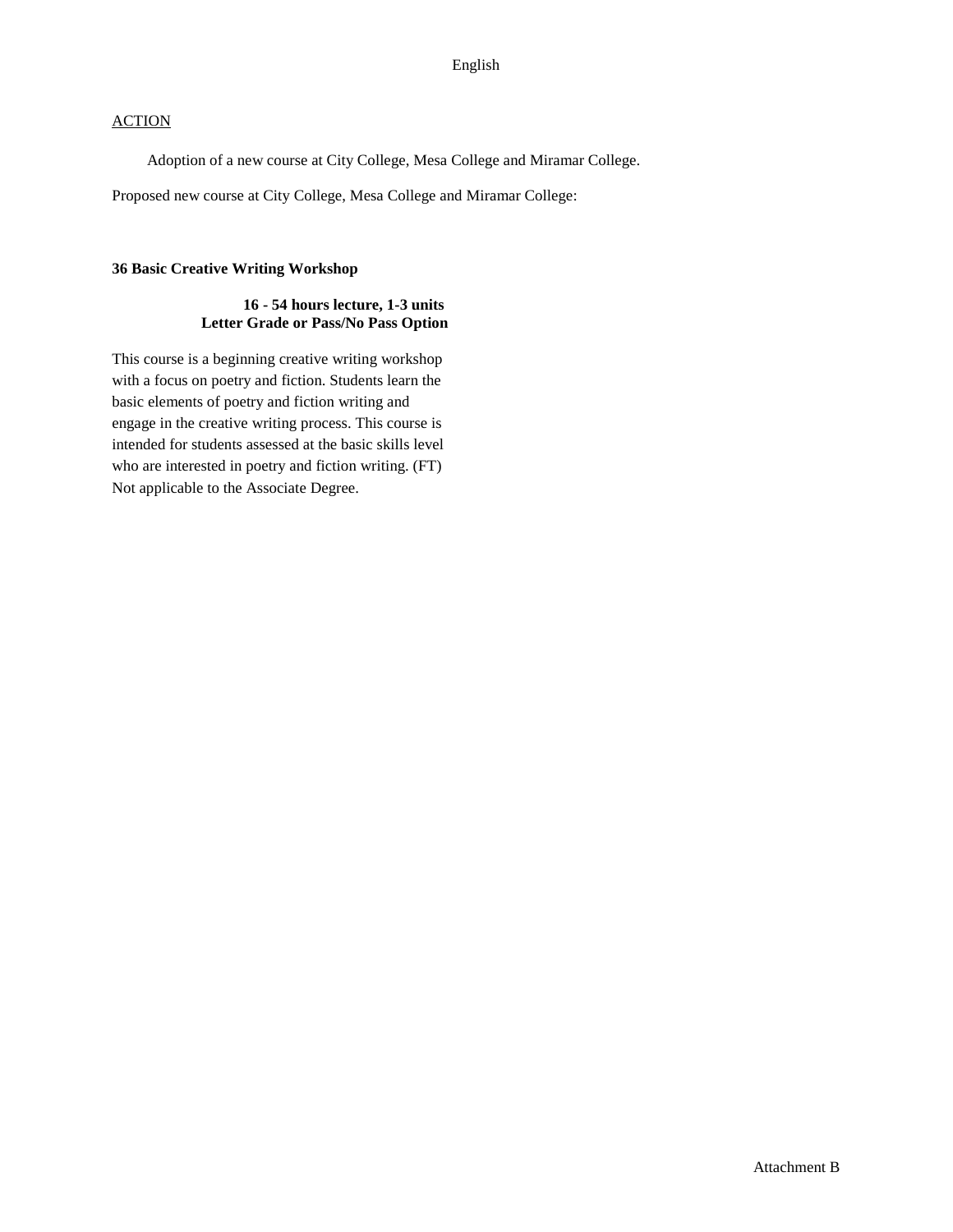Adoption of four program revisions at Miramar College.

Proposed program revision at Miramar College:

### **Associate of Science for Transfer Degree Administration of Justice**

| <b>Courses Required for the Major:</b>                    | <b>Units</b> |
|-----------------------------------------------------------|--------------|
| ADJU $1011$ Introduction to Administration of             |              |
|                                                           |              |
|                                                           |              |
| $1^*$ Course also fulfills general education requirements |              |
| for the CSU GE or IGETC pattern.                          |              |

*(It is recommended that students select courses that meet lower division major preparation requirements for their transfer university)*

| Select two of the following courses: Units   |  |
|----------------------------------------------|--|
| ADJU 161 Juvenile Procedures3                |  |
| ADJU 162 Criminal Investigation3             |  |
| <b>ADIU 194 Introduction to Correctional</b> |  |
|                                              |  |
| $-$ Science 3                                |  |
| ADJU 201 California Criminal Procedure3      |  |
| ADJU 210 Rules of Evidence3                  |  |

*(It is recommended to select courses that meet lower division major preparation requirements for your transfer university)*

| Select two of the following courses      |              |
|------------------------------------------|--------------|
| (Minimum 6 Units):                       | <b>Units</b> |
| MATH 119 Elementary Statistics Or        |              |
| PSYC 258 Behavioral Science Statistics3  |              |
| POLI 102 The American Political System 3 |              |
| SOCO 101 Principles of Sociology3        |              |
| SOCO 110 Contemporary Social Problems 3  |              |

**Total Units=18**

### **Certificate of Achievement Technical Achievement for Field Training Officers**

| <b>Courses Required for the Major:</b><br>Units |
|-------------------------------------------------|
| ADJU 381 POST Certified Regional Academy        |
|                                                 |
| ADJU 382 POST Certified Regional Academy        |
|                                                 |
| ADJU 383 P.O.S.T. Certified Regional Academy    |
|                                                 |
| ADJU 384 P.O.S.T. Certified Regional Academy    |
|                                                 |
| ADJU 314A Officer Safety and Field Tactics.0.5  |
| ADJU 327A Advanced Patrol Strategies0.5         |
| ADJU 330A POST Certified Field Training         |
|                                                 |

**Total Units=27 26**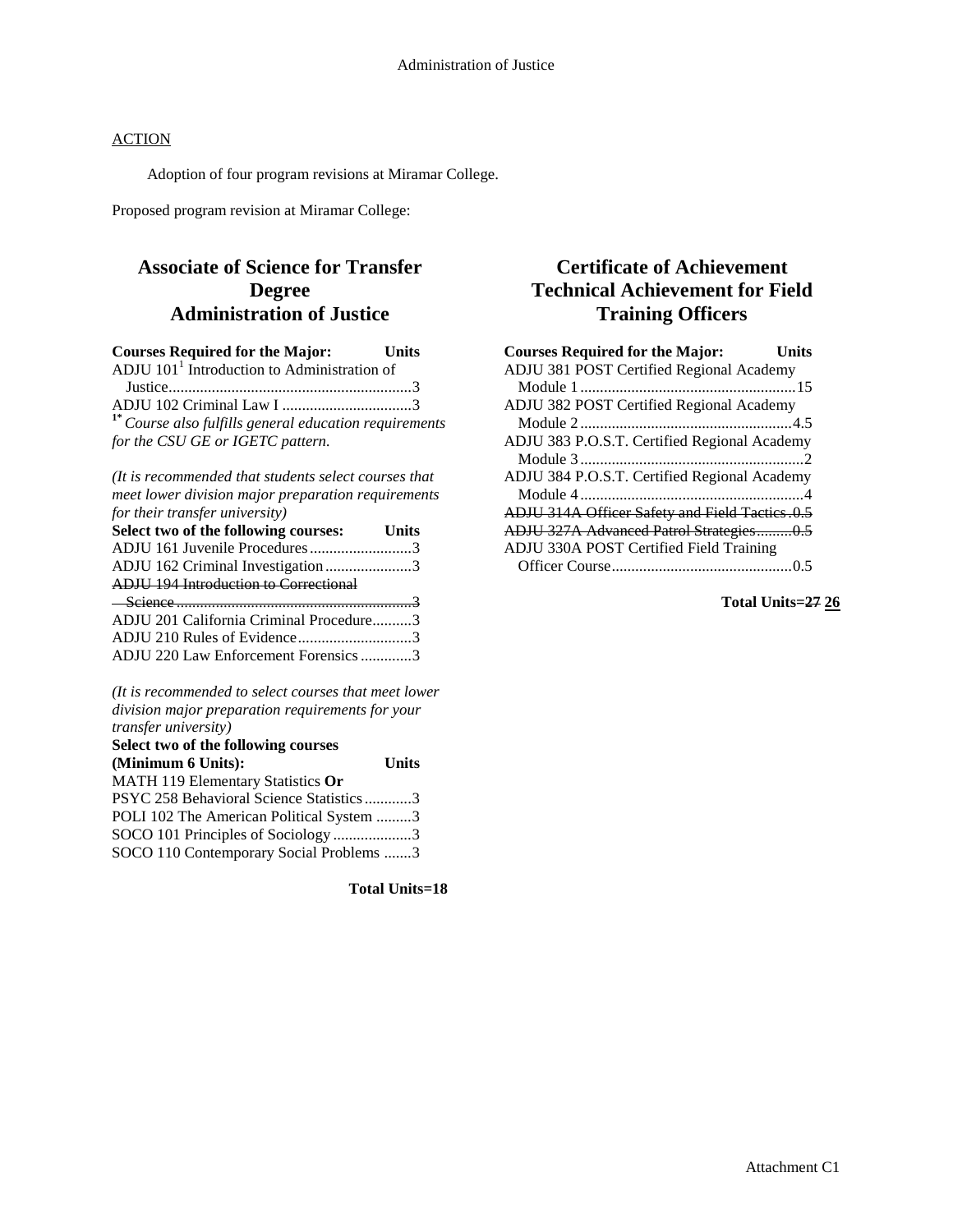# **Certificate of Achievement Law Enforcement**

| <b>Courses Required for the Major:</b> Units |  |
|----------------------------------------------|--|
| ADJU 101 Introduction to Administration of   |  |
|                                              |  |
|                                              |  |
| ADJU 106 Diversity and Community             |  |
|                                              |  |
|                                              |  |
| ADJU 161 Juvenile Procedures3                |  |
|                                              |  |
| ADJU 201 California Criminal Procedure3      |  |
| ADJU 210 Rules of Evidence3                  |  |

| Select nine units from the following: Units |  |
|---------------------------------------------|--|
| ADJU 127A Physical Conditioning I 1         |  |
| ADJU 127B Physical Conditioning II 1        |  |
| ADJU 127C Physical Conditioning III1        |  |
| ADJU 127D Physical Conditioning IV 1        |  |
| ADJU 128A Defensive Tactics I 1             |  |
| ADJU 128B Defensive Tactics II 1            |  |
| ADJU 128C Defensive Tactics III1            |  |
| ADJU 128D Defensive Tactics IV 1            |  |
|                                             |  |
| ADJU 162 Criminal Investigation 3           |  |
| ADJU 180 Drug Abuse and Law                 |  |
|                                             |  |
| ADJU 182 Street Gangs and Law               |  |
|                                             |  |
| ADJU 220 Law Enforcement Forensics 3        |  |
| ADJU 230 Constitutional Law I3              |  |
| ADJU 357A 832 PC Laws of Arrest 1           |  |
|                                             |  |
|                                             |  |

## **Associate of Science Law Enforcement**

| <b>Courses Required for the Major:</b>     | Units |
|--------------------------------------------|-------|
| ADJU 101 Introduction to Administration of |       |
|                                            |       |
|                                            |       |
| <b>ADJU 106 Diversity and Community</b>    |       |
|                                            |       |
|                                            |       |
| ADJU 161 Juvenile Procedures3              |       |
|                                            |       |
| ADJU 201 California Criminal Procedure3    |       |
| ADJU 210 Rules of Evidence3                |       |
|                                            |       |
| Select nine units from the following:      | Units |
| ADJU 127A Physical Conditioning I 1        |       |
|                                            |       |

| ADJU 127B Physical Conditioning II 1 |  |
|--------------------------------------|--|
| ADJU 127C Physical Conditioning III1 |  |
| ADJU 127D Physical Conditioning IV 1 |  |
| ADJU 128A Defensive Tactics I 1      |  |
| ADJU 128B Defensive Tactics II 1     |  |
| ADJU 128C Defensive Tactics III1     |  |
| ADJU 128D Defensive Tactics IV 1     |  |
|                                      |  |
| ADJU 162 Criminal Investigation 3    |  |
| ADJU 180 Drug Abuse and Law          |  |
|                                      |  |
| ADJU 182 Street Gangs and Law        |  |
|                                      |  |
| ADJU 220 Law Enforcement Forensics 3 |  |
| ADJU 230 Constitutional Law I3       |  |
| ADJU 357A 832 PC Laws of Arrest 1    |  |
|                                      |  |

**Total Units=33**

**Total Units=33**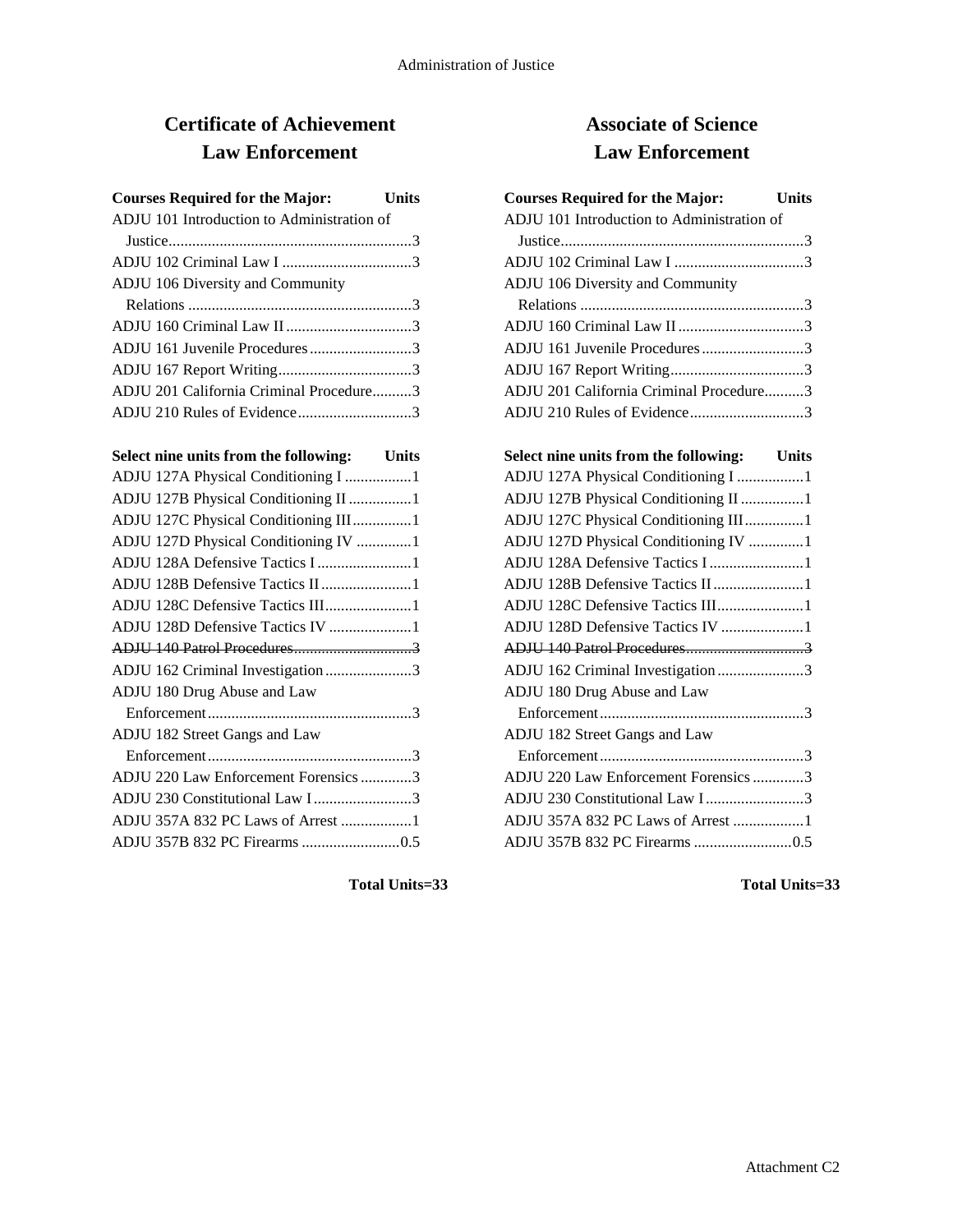Adoption of a program revision at Miramar College.

Proposed program revision at Miramar College:

# **Associate of Arts Studio Arts**

| <b>Courses Required for the Major:</b> | <b>Units</b> |
|----------------------------------------|--------------|
|                                        |              |
| ARTF 150A Two-Dimensional Design3      |              |
| ARTF 150B Beginning Graphic Design3    |              |
| ARTF 151 Three-Dimensional Design3     |              |
| ARTF 155A Freehand Drawing I3          |              |
| ARTF 155B Freehand Drawing II3         |              |
| ARTF 165A Composition in Painting I3   |              |
|                                        |              |
| ARTF 210A Life Drawing I Or            |              |
| ARTF 220A Life Sculpture I3            |              |
|                                        |              |

| <b>Select Six Units from the Following:</b> Units |  |
|---------------------------------------------------|--|
|                                                   |  |
| ARTF 110 Art History: Prehistoric to              |  |
|                                                   |  |
| ARTF 111 Art History: Renaissance to              |  |
|                                                   |  |

| <b>Foreign Language Requirement: Three semesters</b> |        |
|------------------------------------------------------|--------|
| of one foreign language or the successful            |        |
| completion of a proficiency examination is           |        |
| required. ——                                         | -Units |
|                                                      |        |
|                                                      |        |
|                                                      |        |
|                                                      |        |
|                                                      |        |
|                                                      |        |
| TAGA 201 Third Course in Tagalog5                    |        |
|                                                      |        |

**Total Units=4530**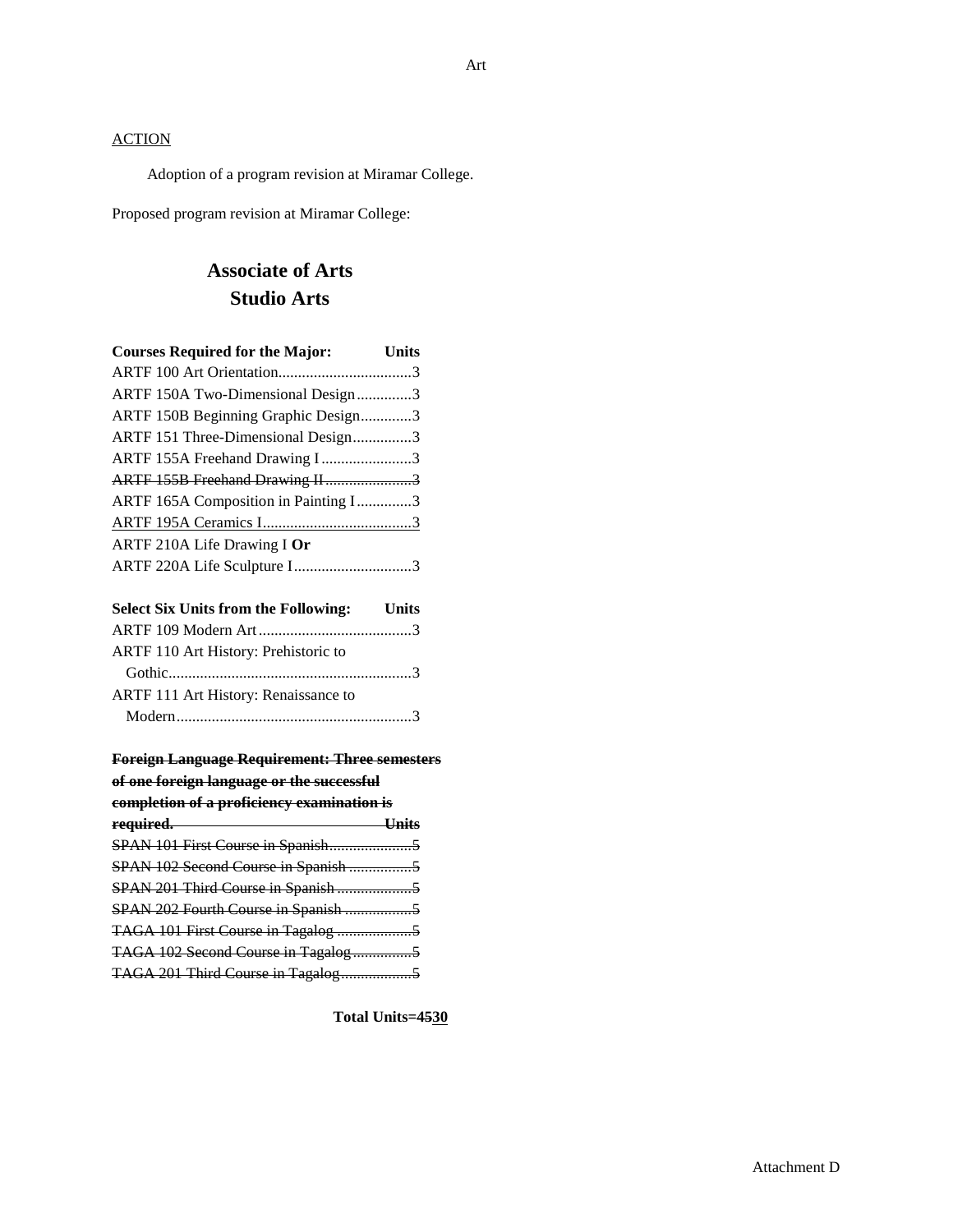Adoption of a program revision at Miramar College.

Proposed program revision at Miramar College:

## **Associate of Science Occupational/Technical Studies**

| Select at least one course from the following   |
|-------------------------------------------------|
| occupational courses:<br><b>Units</b>           |
| ACCT 120 Federal Income Tax 3                   |
| <b>ACCT 150 Computer Accounting</b>             |
|                                                 |
| ADJU 101 Introduction to Administration of      |
|                                                 |
|                                                 |
| ADJU 106 Diversity and Community                |
|                                                 |
| ADJU 140 Patrol Procedures3                     |
|                                                 |
| ADJU 161 Juvenile Procedures3                   |
| ADJU 162 Criminal Investigation 3               |
|                                                 |
| ADJU 201 California Criminal Procedure3         |
| ADJU 205 Leadership Theory and Practice 3       |
| ADJU 210 Rules of Evidence3                     |
| BANK 102 Mortgage Brokerage and                 |
|                                                 |
| <b>BANK 104 Principles of Loan Processing 5</b> |
|                                                 |
| <b>BANK 108 Principles of Loan Closing 4</b>    |
| BUSE 100 Introduction to Business 3             |
| BUSE 101 Business Mathematics 3                 |
| BUSE 119 Business Communications3               |
| BUSE 150 Human Relations in Business 3          |
| <b>BUSE 201 Business Organization and</b>       |
|                                                 |
| LEGL 100A Introduction to Paralegalism1         |
|                                                 |
|                                                 |
| LEGL 110 Legal Writing &                        |
|                                                 |
| LEGL 115 Civil Litigation - Procedures 3        |
|                                                 |

| MARK 100 Principles of Marketing 3        |  |
|-------------------------------------------|--|
| PERG 130 Career - Life Planning 3         |  |
| REAL 101 Real Estate Principles3          |  |
| REAL 105 Legal Aspects of Real Estate I 3 |  |
| <b>REAL 110 Principles of Real Estate</b> |  |
|                                           |  |
|                                           |  |
| REAL 115 Real Estate Finance I3           |  |
|                                           |  |
| REAL 125 Real Estate Economics 3          |  |

**Select at least one course and the remainder of units needed to meet the minimum of 18 from the following technical courses: Units** AVIA 101 Private Pilot Ground School .............3 AVIA 105 Introduction to Aviation and Aerospace........................................................3 AVIA 125 Aviation and Airport Management....................................................3 AVIA 128 Group Dynamics for High Risk Teams......................................................3 AVIA 133 Human Factors in Aviation...............3 AVIA 151 Helicopter Ground School ................3 AVIA 228 Group Dynamics II ...........................3 AVIM 101G General Aviation Technology Theory I...........................................................6 AVIM 101H General Aviation Technology Theory II .........................................................6 AVIM 102G General Aviation Maintenance Technology Practices I....................................2 AVIM 102H General Aviation Maintenance Technology Practices II ..................................2 AVIM 103B Aircraft Welding and Sheetmetal Structures ........................................................3